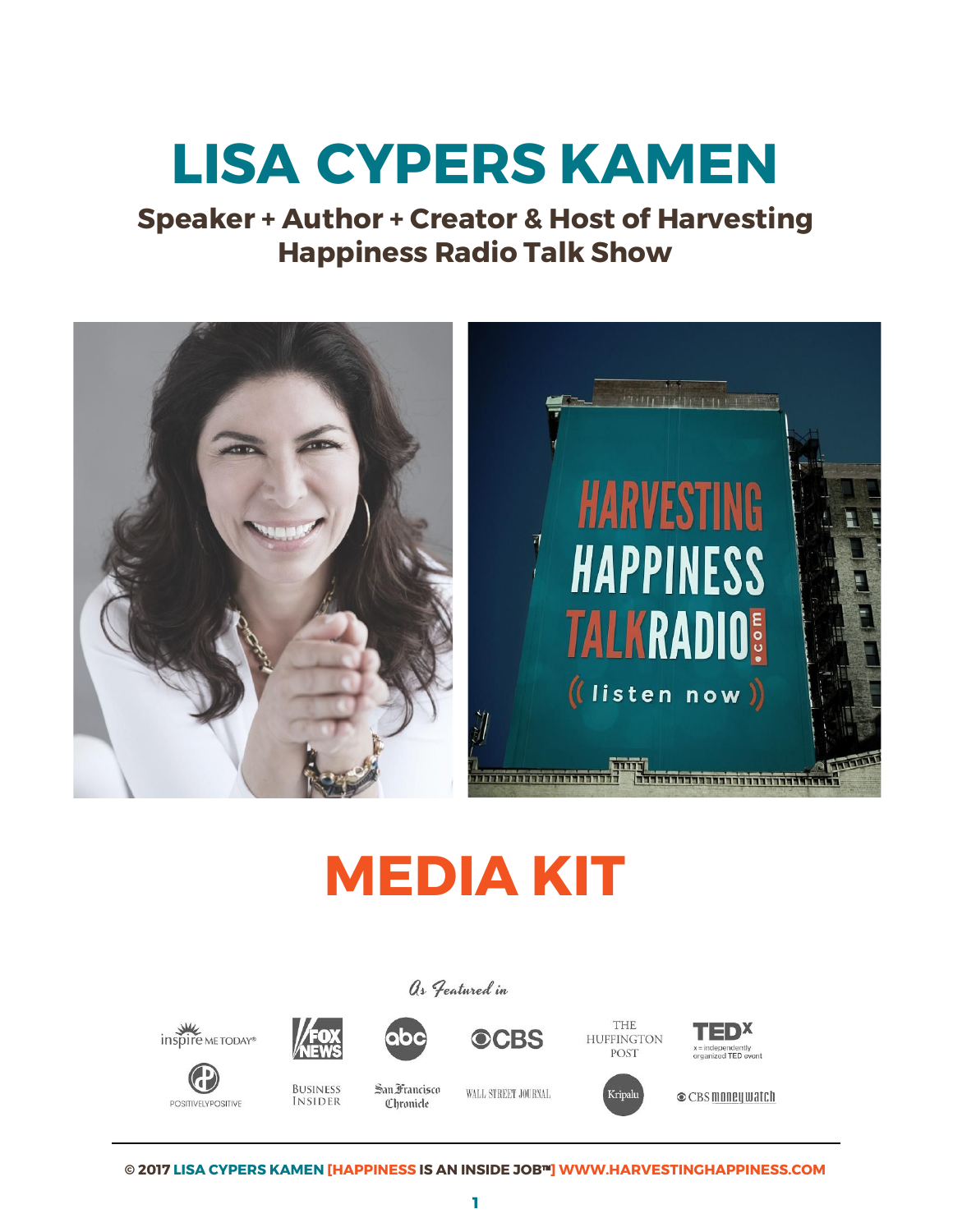

## **#CONTACT INFO**

For Media Queries & Event/Booking Info **EMAIL:** [lisa@harvestinghappiness.com](mailto:lisa@harvestinghappiness.com) **PHONE:** 1.310.273.5300

# **#LISA CYPERS KAMEN**



Lisa Cypers Kamen, MA, is an internationally recognized applied positive psychology coach, author, speaker, documentary filmmaker, and the creator, producer and host of the award-winning Harvesting Happiness Talk Radio show. Lisa's global practice focuses on addiction as well as trauma and life-crisis recovery, helping clients balance their minds, bodies, and emotions, creating a greater overall well-being, and transforming Post-Traumatic Stress (PTS) into Post-Traumatic Growth (PTG).

Lisa is a frequent radio, television, and print media guest expert, TEDx speaker, and a contributor to The Huffington Post, Positively Positive, and Inspire Me Today. Lisa is also the Fox News Radio Happiness Expert.

# **#PROFESSIONAL ENDORSEMENTS**

"Lisa Cypers Kamen is an intelligent, compassionate, and experienced recovery and lifestyle management practitioner. I have worked closely with Lisa on numerous complex dual-diagnoses cases. Lisa has a calm and empathetic approach, which I have seen help to stabilize and heal clients. She has great energy, is highly motivating, and helps clients who have been struggling to just survive begin to thrive. Lisa is also very creative and uses out-of-the-box thinking to manage even the most difficult cases."

**—Tracy Gottbetter, LMFT, Clinical Supervisor—Ventura Recovery Center Adjunct Faculty—Phillips Graduate Institute** 

**<sup>©</sup> 2017 LISA CYPERS KAMEN [HAPPINESS IS AN INSIDE JOB**™**] WWW.HARVESTINGHAPPINESS.COM**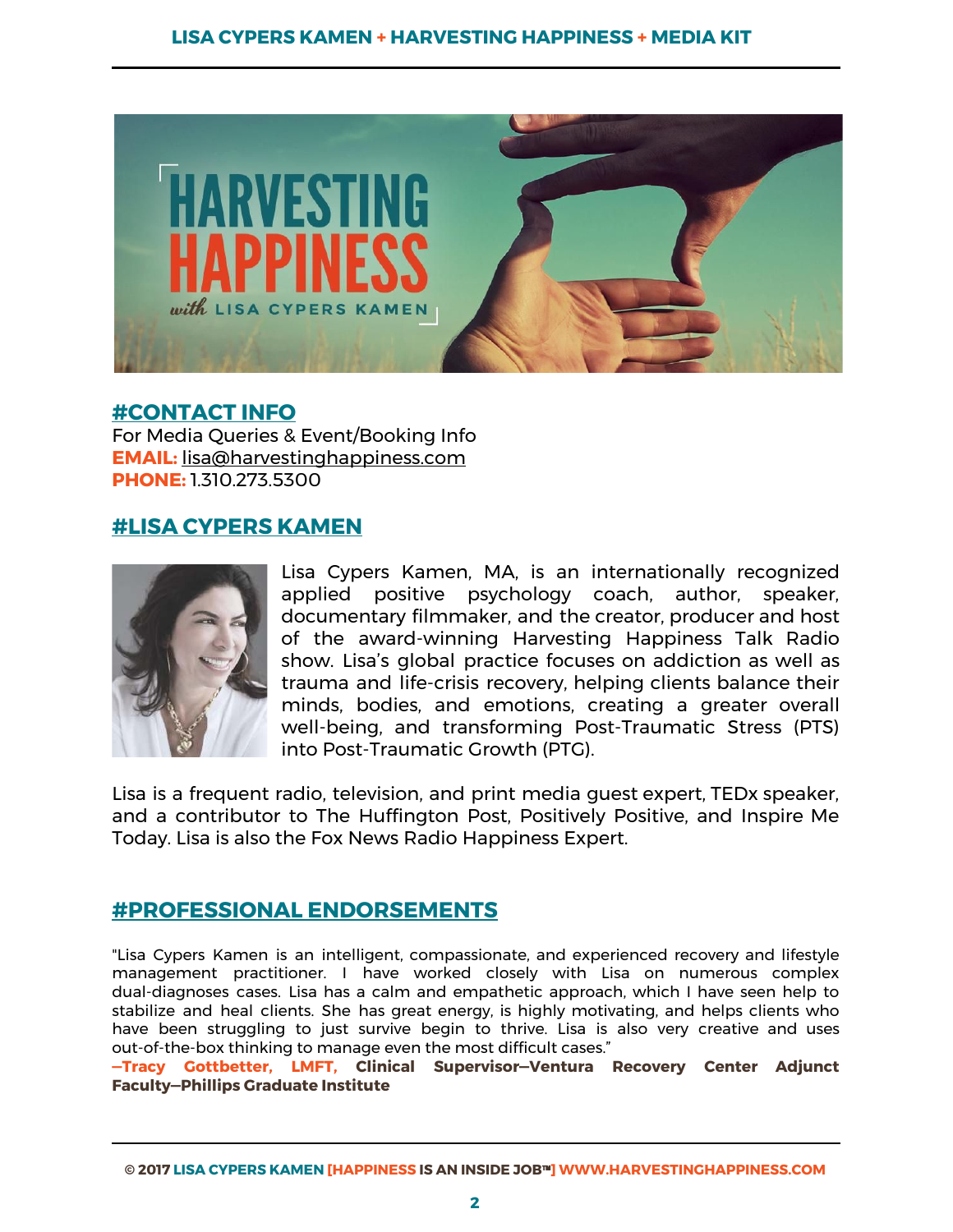"Lisa Cypers Kamen is a gifted recovery practitioner, coach, and accountability partner who is trained in a wide range of modalities to assist those who seek healing from addiction, trauma, mental health issues, and other personal crises. She meets her clients where they are and helps them proactively move forward in life by gently helping them identify realistic mission-driven goals and timelines that lead a wide range of clients toward positive choices that are realistic and measurable. Lisa is recognized for her applied positive psychology interventions as well as emphasizing the value of challenges as a catalyst for transcendence and transformation of their posttraumatic stress into post-traumatic growth."

#### **—Noerena Abookire Ph.D., Grief, Loss, and Addiction Recovery Specialist, TheJourneyWithLove.com**

"I've had the pleasure of working collaboratively with Lisa on a variety of complex cases. Her genuine care and compassion differentiates her from the crowd, as she is an inspiration to her colleagues, clients, and their families. Lisa is an inspiring blend of energetic optimism and deeply empathic spiritual awareness, which most positively impacts her clients' recovery. She is an exemplary professional who possesses a strong work ethic, and high level of motivation for her client's well-being and lifestyle transformation."

**—Gitty V. Rassouli Psy.D., ATR, Vantage Point Recovery and Lifestyle Management Center** 

"Lisa Cypers Kamen is well-studied and uses her far-reaching collection of resources and information for effective and practical problem solving. When assigned to a case she always gives 110% and is relentless in her dedication to helping others achieve their goals. Lisa is dependable and reliable in all areas of care. She carries a spirit of victory that is contagious to be near and her work is unique, admirable and exceptional.

Lisa offers a distinct and creative method to Lifestyle Management Coaching by combining personal empowerment with affirming guidance. She leads clients through an inward path of self-awareness to find personal meaning, passion and inner-strength. As clients begin to connect with themselves they find their inner guide along with self-validation helping them to overcome personal barriers and struggles that have long existed giving them a new sense of direction. Lisa encourages clients to challenge self-imposed limitations and test the waters by exploring new and innovative ways of thinking leading to freedom and happiness." **—Rhonda David, MS, LMFT, Crossbridge Counseling** 

"Lisa is an amazing educator, speaker and author who generates enthusiasm wherever she goes. She is an ethical and principled leader in our industry and strives to bring happiness wherever she goes. I could not speak more highly or with deeper respect and admiration about

this incredibly gifted woman!

**—Denise Klein, CEO, Milestones Ranch Malibu** 

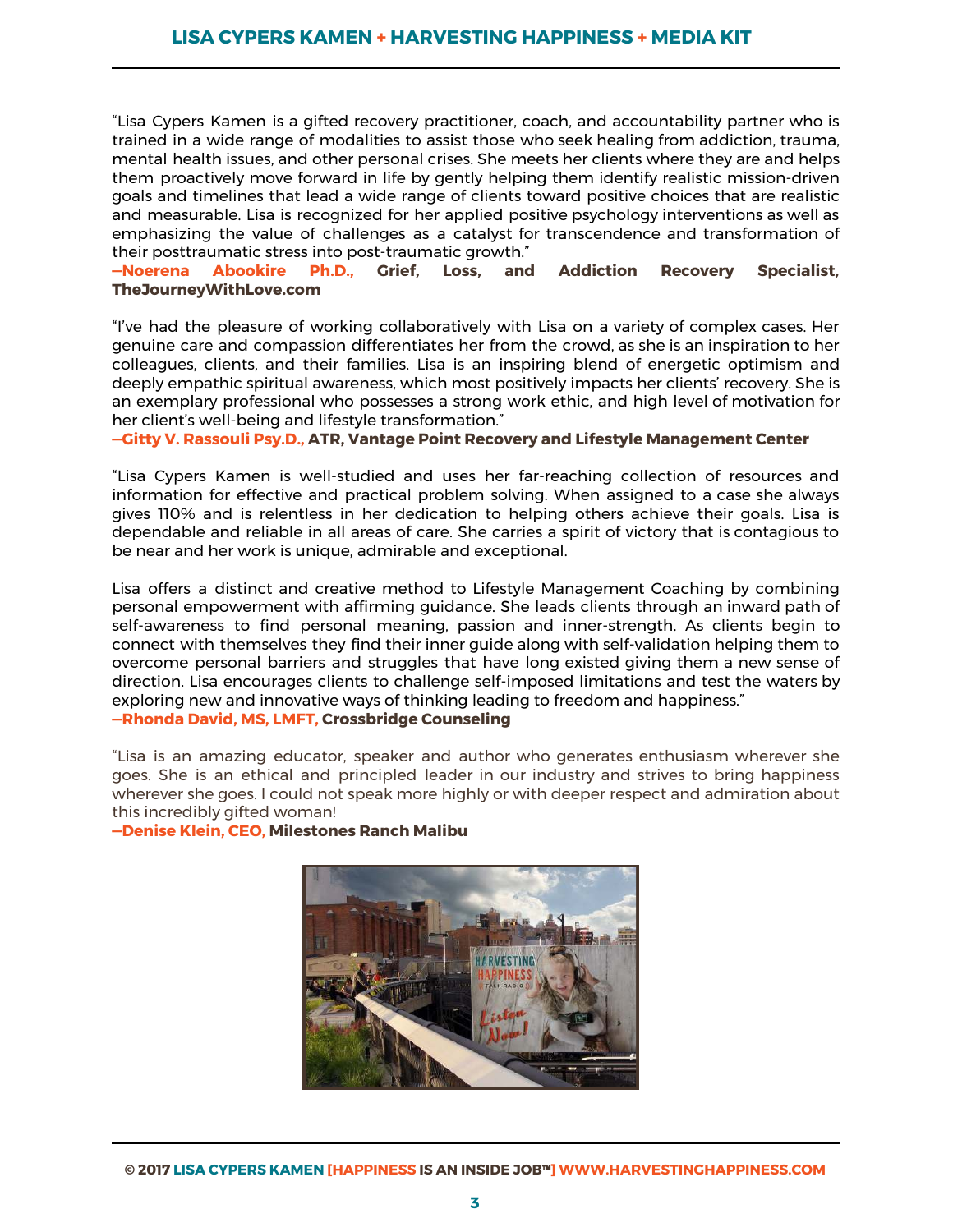

# HARVESTINGHAPP (TALK RADIO) with LISA CYPERS KAMEN

# **#ALL ABOUT LISA CYPERS KAMEN**

#### **SHORT BIO:**

Lisa Cypers Kamen, MA, is an internationally recognized applied positive psychology coach, author, speaker, documentary filmmaker, and the creator, producer and host of the award-winning Harvesting Happiness Talk Radio show. Lisa's global practice focuses on addiction as well as trauma and life-crisis recovery, helping clients balance their minds, bodies, and emotions, creating a greater overall well-being, and transforming Post-Traumatic Stress (PTS) into Post-Traumatic Growth (PTG). She is a frequent radio, television, and print media guest expert as well as a TEDx speaker.

#### **MEDIUM BIO:**

Lisa Cypers Kamen, MA, is an internationally recognized applied positive psychology coach, author, speaker, documentary filmmaker, and the creator, producer and host of the award-winning Harvesting Happiness Talk Radio show. Lisa's global practice focuses on addiction as well as trauma and life-crisis recovery, helping clients balance their minds, bodies, and emotions, creating a greater overall well-being, and transforming Post-Traumatic Stress (PTS) into Post-Traumatic Growth (PTG). Lisa is a frequent radio, television, and print media guest expert, TEDx speaker, and a contributor to The Huffington Post, Positively Positive, and Inspire Me Today. Lisa is also the Fox News Radio Happiness Expert.

Cypers Kamen is the founder of the nonprofit Harvesting Happiness for Heroes, where she spearheads stigma-free trauma recovery and post-deployment reintegration services for military personnel and their loved ones challenged by the invisible wounds of war. Her mission is to serve others by re-awakening joy in their lives.

**<sup>©</sup> 2017 LISA CYPERS KAMEN [HAPPINESS IS AN INSIDE JOB**™**] WWW.HARVESTINGHAPPINESS.COM**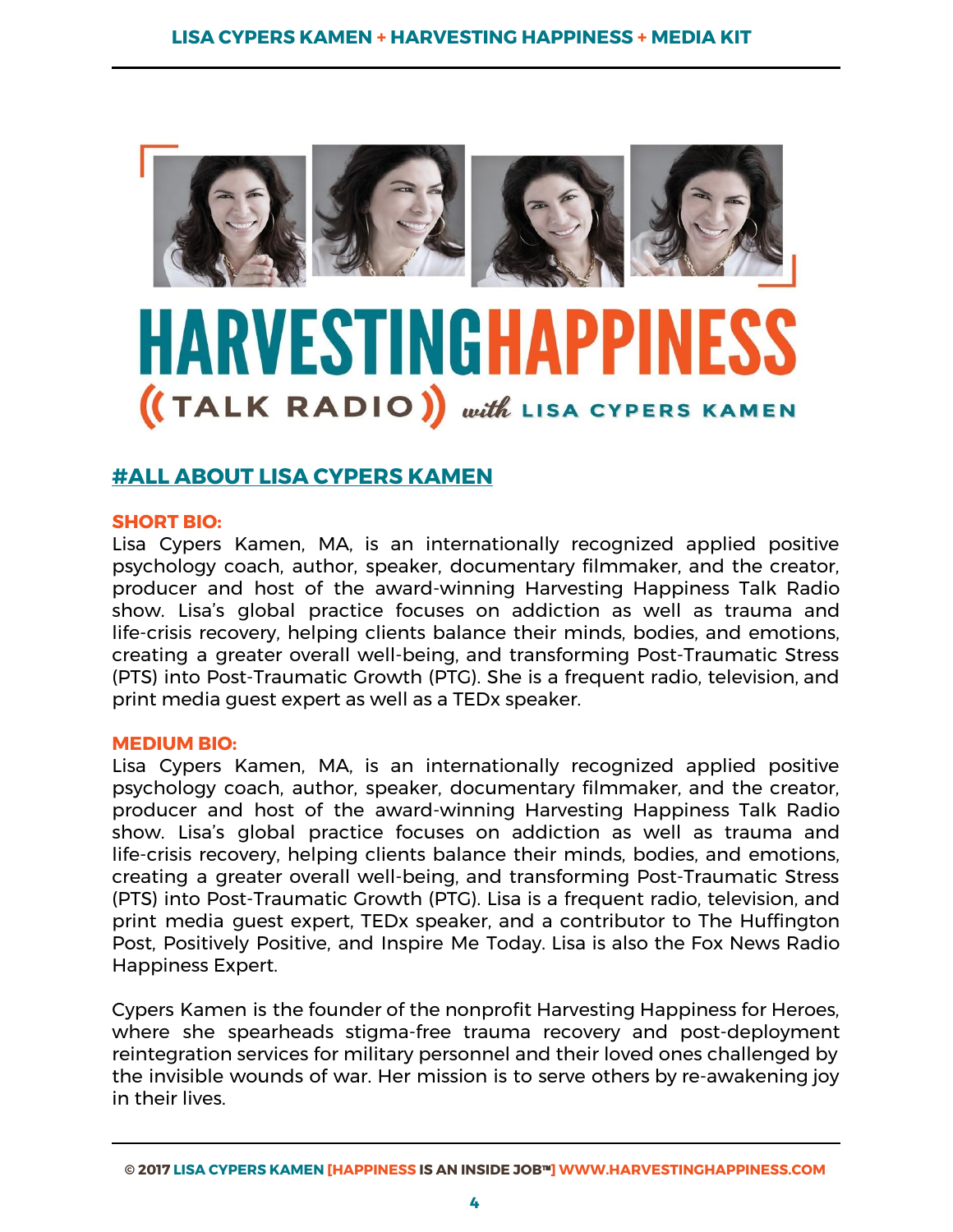She is also a Healthcare Leader for WEGO, a mission-driven company connecting healthcare with the experience, skills and insights of patient leaders. Additionally, Lisa is a Qualitative Research Recruiter to medical, healthcare, and lifestyle industries in need of study participants for market research that supports design thinking and new product development.

#### **LONG BIO:**

Lisa Cypers Kamen, MA, is an internationally recognized applied positive psychology coach, author, speaker, documentary filmmaker, and the creator, producer and host of the award-winning Harvesting Happiness Talk Radio show. Lisa's global practice focuses on addiction as well as trauma and life-crisis recovery, helping clients balance their minds, bodies, and emotions, creating a greater overall well-being, and transforming Post-Traumatic Stress (PTS) into Post-Traumatic Growth (PTG). Lisa is a frequent radio, television, and print media guest expert, TEDx speaker, and a contributor to The Huffington Post, Positively Positive, and Inspire Me Today. Lisa is also the Fox News Radio Happiness Expert.

Cypers Kamen is the founder of the nonprofit Harvesting Happiness for Heroes, where she spearheads stigma-free trauma recovery and post-deployment reintegration services for military personnel and their loved ones challenged by the invisible wounds of war. Her mission is to serve others by re-awakening joy in their lives.

She is also a Healthcare Leader for WEGO, a mission-driven company connecting healthcare with the experience, skills, and insights of patient leaders. Additionally, Lisa is a Qualitative Research Recruiter for medical, healthcare, and lifestyle industries in need of study participants for market research that supports design thinking and new product development.

**Harvesting Happiness Talk Radio**  Lisa's award-winning, internationally syndicated podcast, *Harvesting Happiness Talk Radio*, features interviews with experts in the fields of personal-growth, self-improvement, and contemporary culture. Each broadcast offers insight, inspiration, and tips for "harvesting happiness" at home, at work, and everywhere in between. Check the Harvesting Happiness Talk Radio website for topics that are ever-relevant to maintaining a healthy lifestyle, improving relationships, making positive choices — even cultivating your professional network!

#### **Harvesting Happiness**

Harvesting Happiness is a consulting company dedicated to helping others thrive through passion, purpose, place, and meaning, offering lifestyle management services including but not limited to:

❏ Transformational Health & Wellness Speaking, Workshops & Training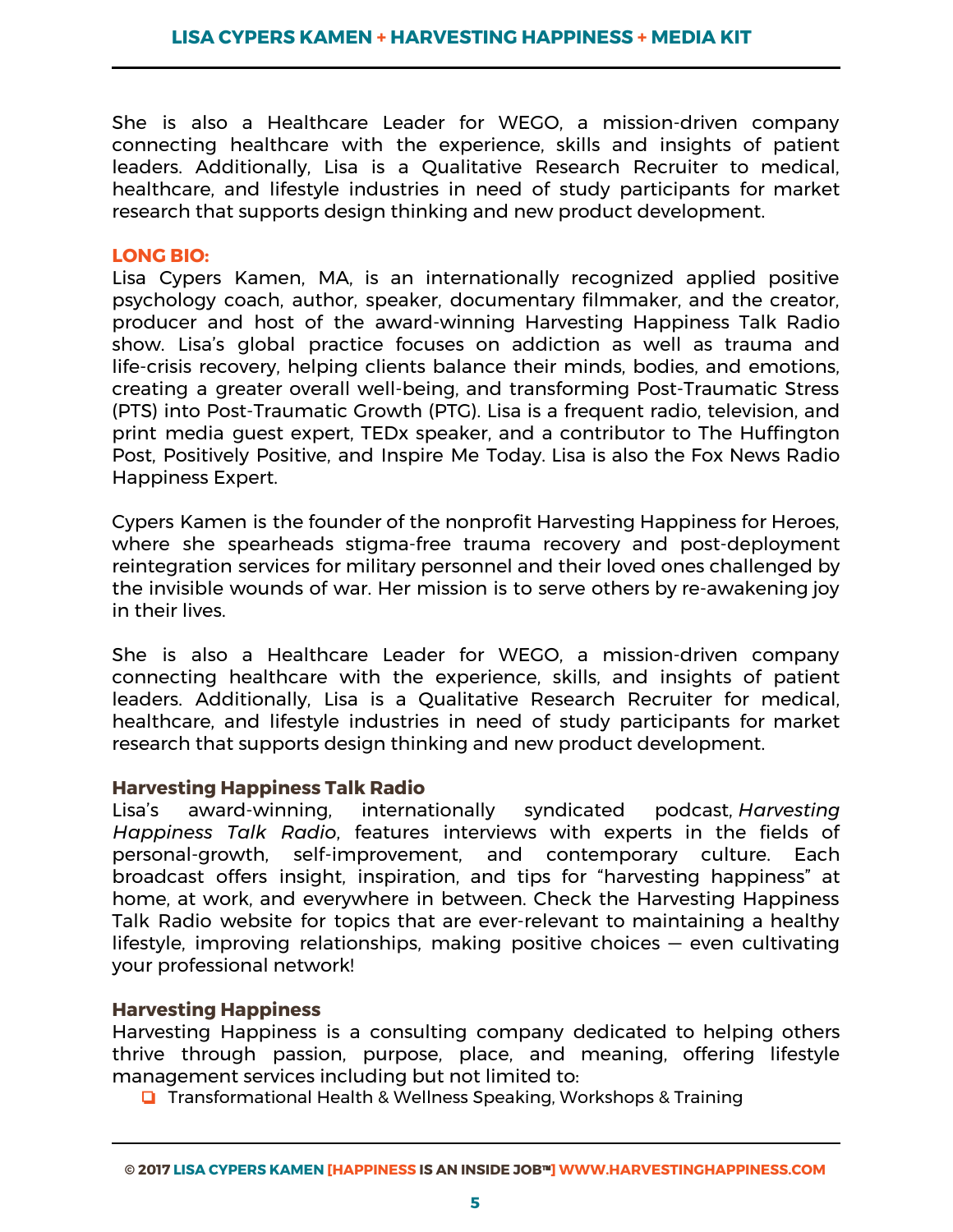- ❏ Positive Psychology Coach
- ❏ Addiction & Recovery Support
- ❏ Life Crisis Triage & Management
- ❏ Qualitative Research Recruiter

Happiness is not a static state of being, it is an action. When Harvesting Happiness, joy becomes a choice. When one accepts the past, stays present in the moment, a happy, optimistic perspective blooms.

#### **Harvesting Happiness for Heroes**

Harvesting Happiness for Heroes is a 501(c)(3) non-profit corporation that delivers stigma-free integrated combat trauma recovery services to Veterans and their loved ones challenged by the invisible wounds of war, including Post Traumatic Stress Disorder (PTSD) and Traumatic Brain Injury (TBI).

#### **FUN FACTS**

- **1.** Lisa is creator and host of the award-winning podcast, Harvesting Happiness Talk Radio, that has been on the air for more than 7 years, and attracts millions of listeners around the world each year.
	- ❏ [https://soundcloud.com/lisa-cypers-kamen/get-to-know-harvesting-happ](https://soundcloud.com/lisa-cypers-kamen/get-to-know-harvesting-happiness-talk-radio) [iness-talk-radio](https://soundcloud.com/lisa-cypers-kamen/get-to-know-harvesting-happiness-talk-radio)
- **2.** Lisa is also a documentary filmmaker and the producer of **"H-Factor: Where Is Your Heart?"** The 30-minute documentary shows Lisa and her daughter, Kayla, travel across the globe in search of the universal keys to human happiness. They interview people from all walks of life, asking just one simple question - "What makes you happy?" The film sets out to prove that every person, regardless of his or her personal circumstances, possesses the means to be happy.

❏ [https://www.youtube.com/watch?v=NHP3\\_Ejr8aU](https://www.youtube.com/watch?v=NHP3_Ejr8aU)

- **3.** Her leisure activities include hiking, meditating, indoor cycling, yoga, reading, cooking, and traveling.
- **4.** Lisa also enjoys world music and spins her favorite tunes on *Joy Riding the Coast* on terrestrial radio several times a week.
	- ❏ @KBUU 97.5 FM. [www.radiomalibu.net](http://www.radiomalibu.net/)
- **5.** Lisa is the former health and wellness editor of *Sleep and Wellness*  Magazine.
- **6.** Lisa is a TEDx speaker where she presented:
	- ❏ *The Mysteries of Fear*
	- ❏ *Harvesting Happiness Through Spoken Word*
	- ❏ *The Inversion Theory of Joy*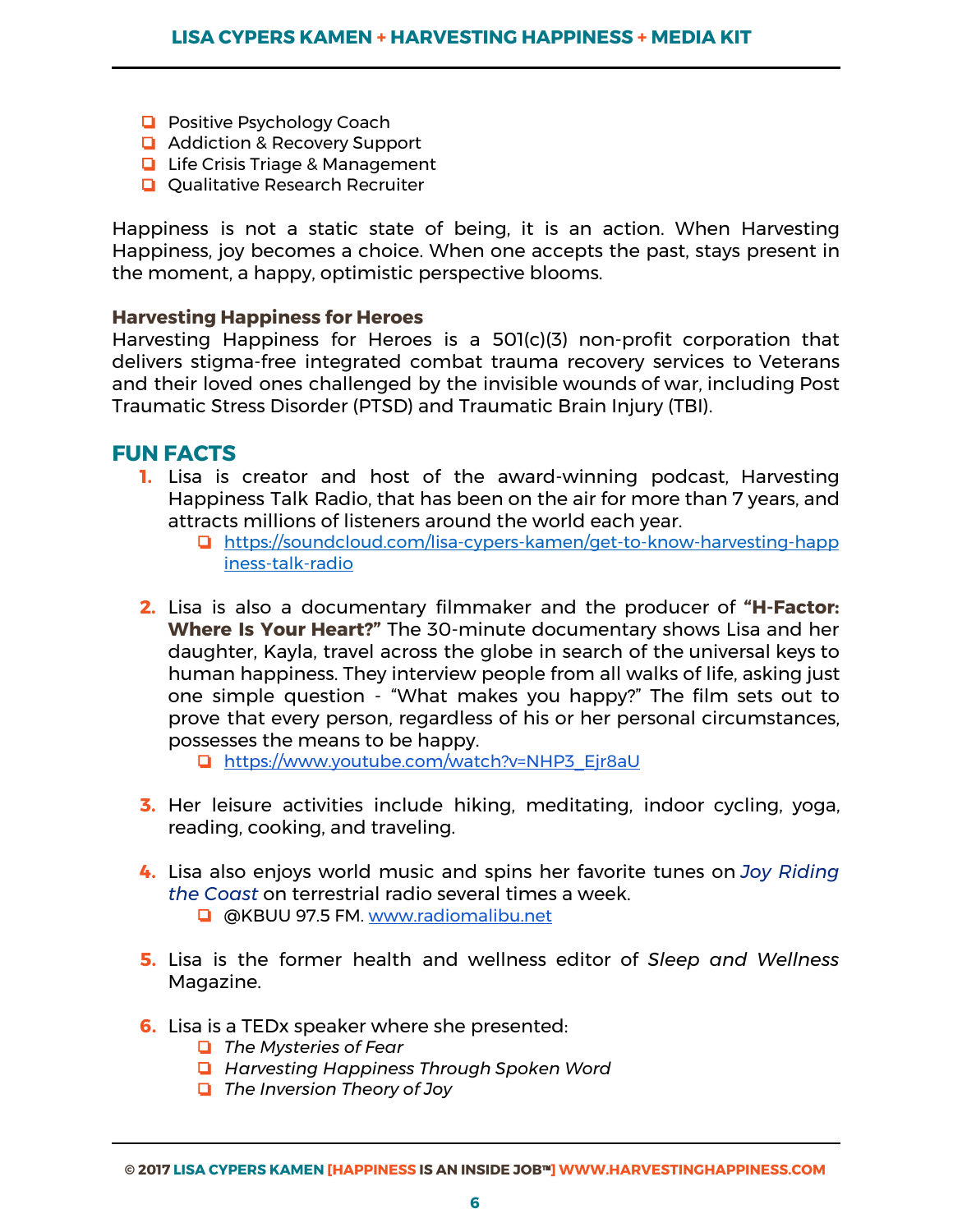**7.** In her previous career, Lisa worked in the architectural, interior, and graphic design professions as a managing principal of an architectural product manufacturing company specializing in runway & taxiway signage, airport terminal, and transportation information systems worldwide.



# **#HEADSHOTS**

## If you need a high resolution of any of these photos please send an email to [lisa@harvestinghappiness.com](mailto:lisa@harvestinghappiness.com)

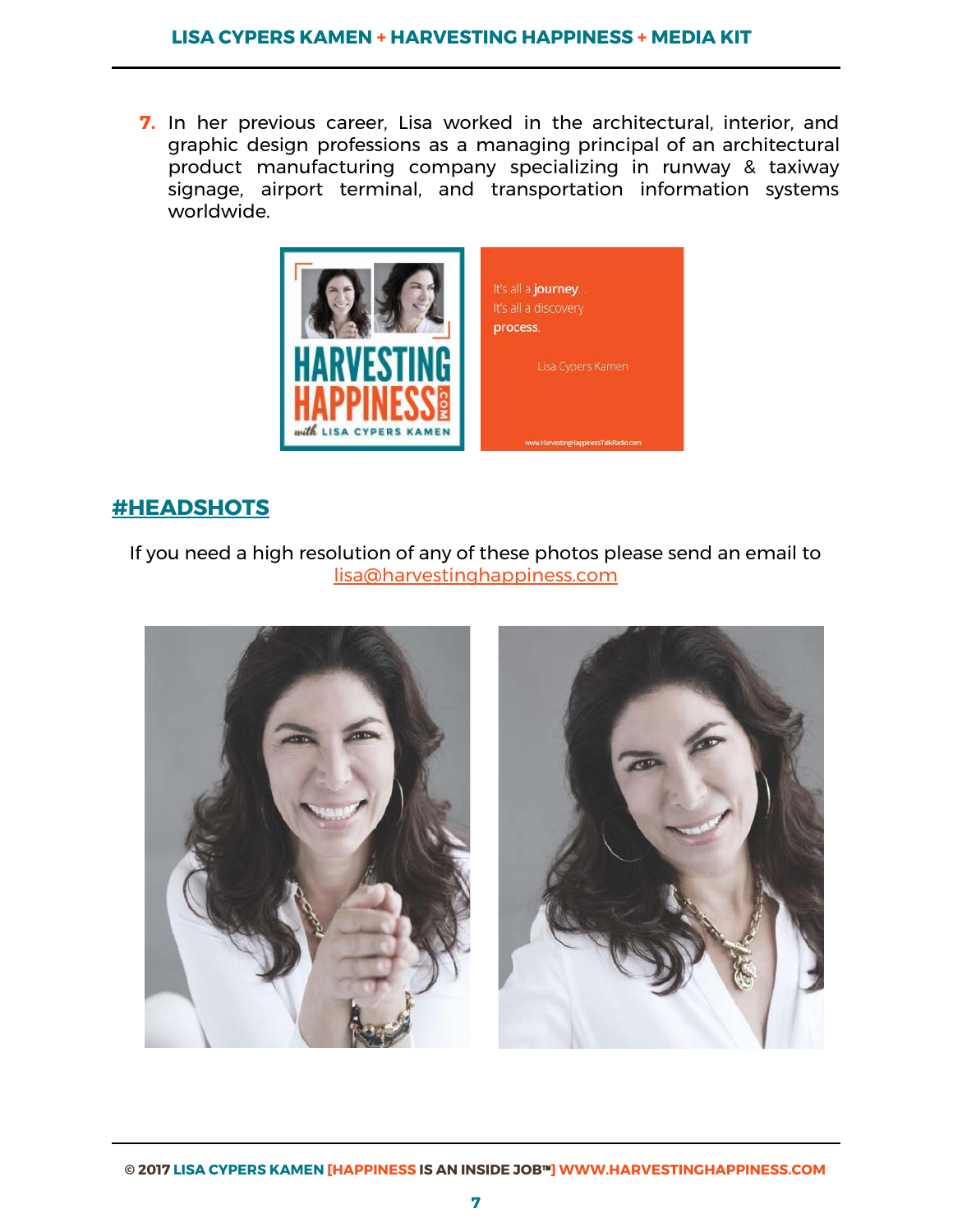# **#PRESS**



# **INTERVIEW QUESTIONS**

- **1.** Your corporate tagline is, "Happiness is an inside job." What do you actually mean by that?
- **2.** What is the secret sauce to happiness?
- **3.** What exactly is Positive Psychology and how has it been so successful in your programming?
- **4.** What tips can you offer us to help raise our "H-Factor"?
- **5.** How can we find happiness when life is so stressful (I.E. death, divorce, destruction, trauma, illness, adversity)?
- **6.** What is one of the biggest challenges people face today in finding long-lasting happiness?
- **7.** You describe your military work as helping others to transform their Post-Traumatic Stress (PTS) to Post-Traumatic Growth (PTG). Explain what you mean by that.
- **8.** There is compelling evidence that happy people live longer. Can you explain why?
- **9.** In your documentary film," H-Factor…Where Is Your Heart?", you talk about poor people, homeless people, and even prison inmates finding happiness. How is this even possible given their circumstances?

# **SPEAKING TOPICS**

## **GPS for a More Joyful Life = Integrated Mind, Body, Emotions & Spirit**

- ❏ How to Buy Happiness
- ❏ Lifestyle Architecture: Designing *the* Life You Love to Live
- ❏ Harvesting Happiness for Skeptics & Seekers
- ❏ Practicing Mindfulness over Mindlessness
- ❏ The Modern Hero's Journey: Transcending Failure & Adversity
- ❏ Adulting 101: Create Your Own Version of Success
- ❏ Tender Loving Choices (TLC's for Health and Well-Being)
- ❏ Adults Recess: Creative Play for Grown-Ups
- ❏ Zen & the Art of Failure
- ❏ "Inner-vention" Spiritual Euphoria for Cynics & Emotional Pilgrims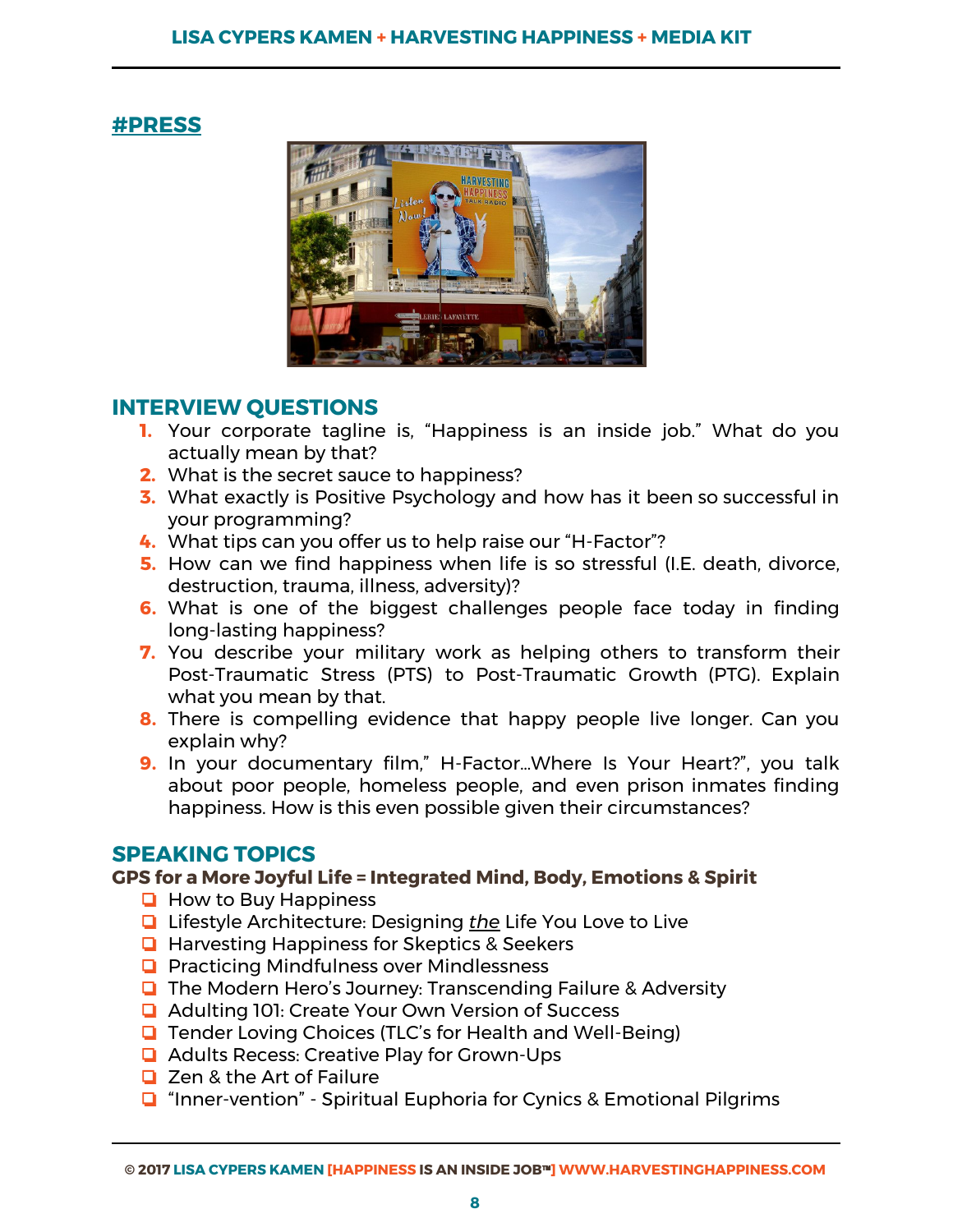#### **LISA CYPERS KAMEN + HARVESTING HAPPINESS + MEDIA KIT**

- ❏ Happily Pissed Off: Complaint Management for Whiners & Crybabies
- ❏ Belief Manifesto: Connect Yourself with Yourself
- ❏ Rehab for Control Freaks
- ❏ A Positive Spin on Pain & Suffering
- ❏ Digital Detoxing in a Technologically-Driven World
- ❏ Self-Care for Stress Junkies
- ❏ Aging Gracefully in the Ripe Juicy Middle of it All
- ❏ Emotional Bootcamp for Mood Management & Substance Abuse Prevention – Schools, Colleges, & Universities
- ❏ Rested: Self-Care in a Harried World ( *Rested. Solutions for Restorative Sleep and Well-Being* – Coming Soon 2018)

## **#MEDIA**



- ❏ Redbook Magazine
- ❏ The Whitney Reynolds Show
- ❏ The Wall Street Journal
- ❏ CBS Money Watch
- ❏ Fox News
- ❏ ABC
- ❏ Huffington Post
- ❏ Positively Positive
- ❏ Inspire Me Today
- ❏ Business Insider
- ❏ Pivot TV-Take Part Live
- ❏ Jerry Doyle Show
- ❏ David Plier-WGN
- ❏ KLEAN Radio
- ❏ Dr. Kay Radio Show
- ❏ Life By Me
- ❏ Military Spouse
- ❏ New York Spirit
- ❏ Jewish Journal
- ❏ Tribe Magazine

❏ The Great Courses Plus ❏ Kopari Beauty ❏ Away Travel Luggage ❏ Bombas Socks ❏ Hello Fresh



- ❏ WAVY TV
- ❏ MSNBC.com
- ❏ MarketWatch, Reuters
- ❏ CBS Minnesota
- ❏ CBS Philly
- ❏ CBS Sacramento
- ❏ CBS New York
- ❏ CBS Denver
- ❏ CBS San Francisco
- ❏ CBS Chicago
- ❏ ABC 13
- ❏ ABC7
- ❏ Miami Herald
- ❏ URI.com
- ❏ KGO NewsTalk AM810
- ❏ NewsOK
- ❏ NewsDay.com
- ❏ URI.com
- ❏ Miami Herald
- ❏ San Francisco Chronicle
- ❏ MercuryNews.com

#### **BRAND AMBASSADORS**

- ❏ [Jet.co](http://jet.com/)m
- ❏ Bark Box
- ❏ Story Worth
- ❏ Warby Parker
- ❏ Rx Bar



- ❏ MoneyShow.com
- ❏ Chron.com
- ❏ About.com
- ❏ TED.com
- ❏ Huffington Post
- ❏ The Miami Herald ❏ CBS Sacramento
- 
- ❏ ABC 7
- ❏ Malibu Times
- ❏ Yahoo News
- ❏ CIO
- ❏ ABC 13
- ❏ Beyond the Dow
- ❏ CBS Chicago
- ❏ Salt lake City Tribune
- ❏ Happiness in Motherhood on ABC4 Utah
- ❏ Creating a Happy Family on ABC4 Utah
- ❏ HealthyLife.Net News with Jay Cruz Sex Talk with Lou Paget on Toginet
- ❏ Casper Mattress
- ❏ Audible.co[m](http://audible.com/)
- ❏ Smile Direct Club
- ❏ Care.com
- ❏ Katie K Activewear
- ❏ Florida Dept. of Citrus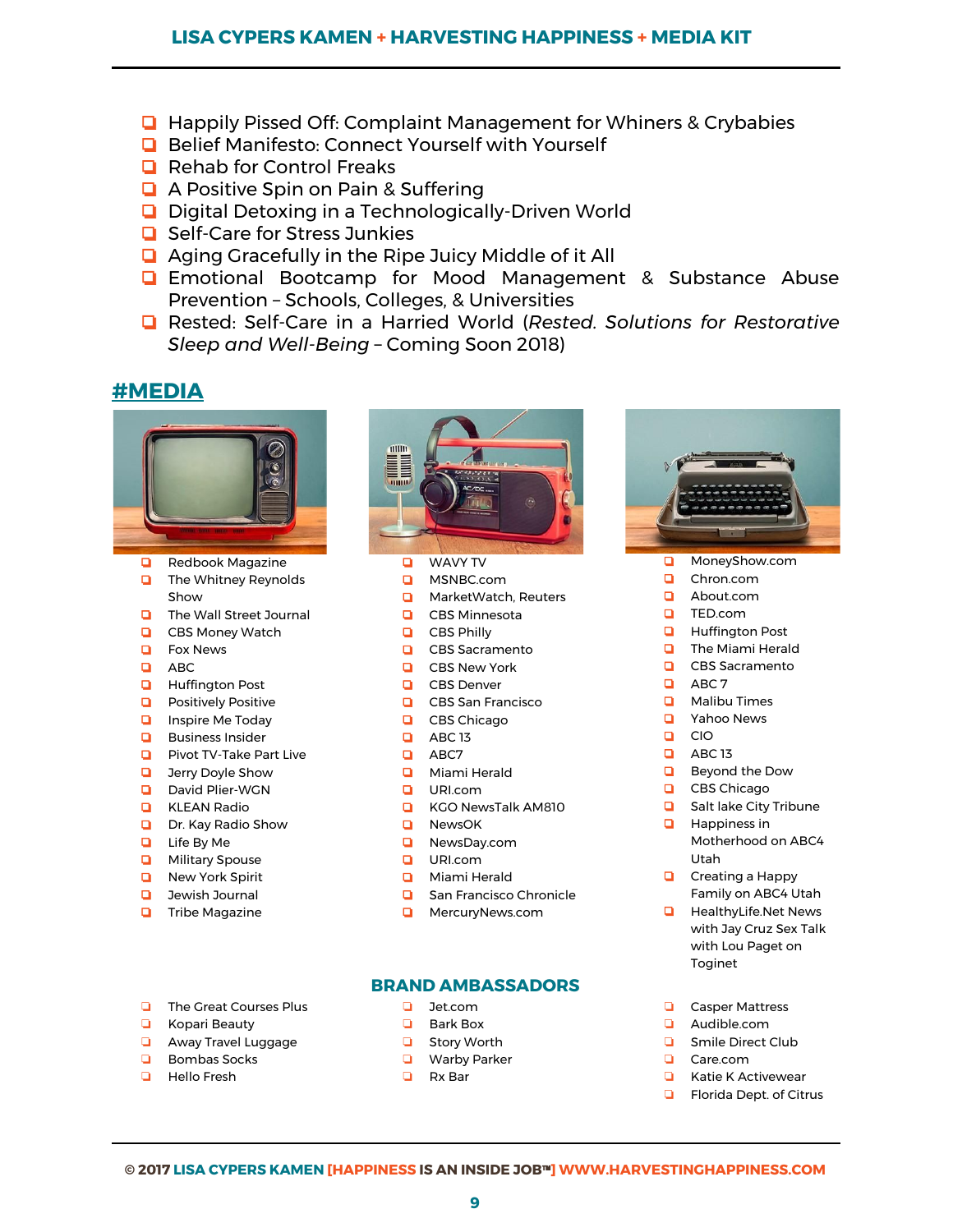# *#ARE WE HAPPY YET? EIGHT KEYS TO UNLOCKING A JOYFUL LIFE*



**TITLE:** *Are We Happy Yet? Eight Keys to Unlocking a Joyful Life* **AUTHOR:** Lisa Cypers Kamen **FOREWORD:** Robert Biswas-Diener, Ph.D **PUBLISHER:** Dragon Gypsy Inc. Publishing **FORMATS:** Paperback, eBook **DATE OF PUBLICATION:** March 20, 2017 **ISBN-13:** 978-0-9962131-3-4 (Paperback) **ISBN-13:** 978-0-9962131-1-0 (eBook) **RETAIL PRICE:** \$15.95 US (Paperback) **PAGES:** 320 pages **DISTRIBUTOR:** SCB Distributors 15608 S. New Century Dr. Gardena, CA 90248, USA 1.310.532.9400 

#### **2 LINE BOOK SYNOPSIS**

*Are We Happy Yet? Eight Keys to Unlocking a Joyful Life*  is an exciting fusion of science and heart, offering a guide in creating our own personal "happiness revolution."

#### **SHORT BOOK SYNOPSIS**

*Are We Happy Yet? Eight Keys to Unlocking a Joyful Life*  is an exciting fusion of science and heart, offering a guide in creating our own personal "happiness revolution."

Lisa Cypers Kamen, an internationally known applied positive psychology coach, lifestyle management specialist and Harvesting Happiness Talk Radio show host, gives us the keys to her breakthrough system for cultivating sustainable well-being and happiness in our lives from the inside out regardless of external circumstance. Lisa's techniques combine mental, emotional and spiritual muscle-building training for greater resiliency, self-mastery and optimal living.

#### **MEDIUM BOOK SYNOPSIS**

*Are We Happy Yet? Eight Keys to Unlocking a Joyful Life* is an exciting fusion of science and heart, offering a guide in creating our own personal "happiness revolution."

Lisa Cypers Kamen, an internationally known applied positive psychology coach, lifestyle management specialist and Harvesting Happiness Talk Radio show host, gives us the keys to her breakthrough system for cultivating sustainable well-being and happiness in our lives from the inside out regardless of external circumstance. Lisa's techniques combine mental,

**<sup>©</sup> 2017 LISA CYPERS KAMEN [HAPPINESS IS AN INSIDE JOB**™**] WWW.HARVESTINGHAPPINESS.COM**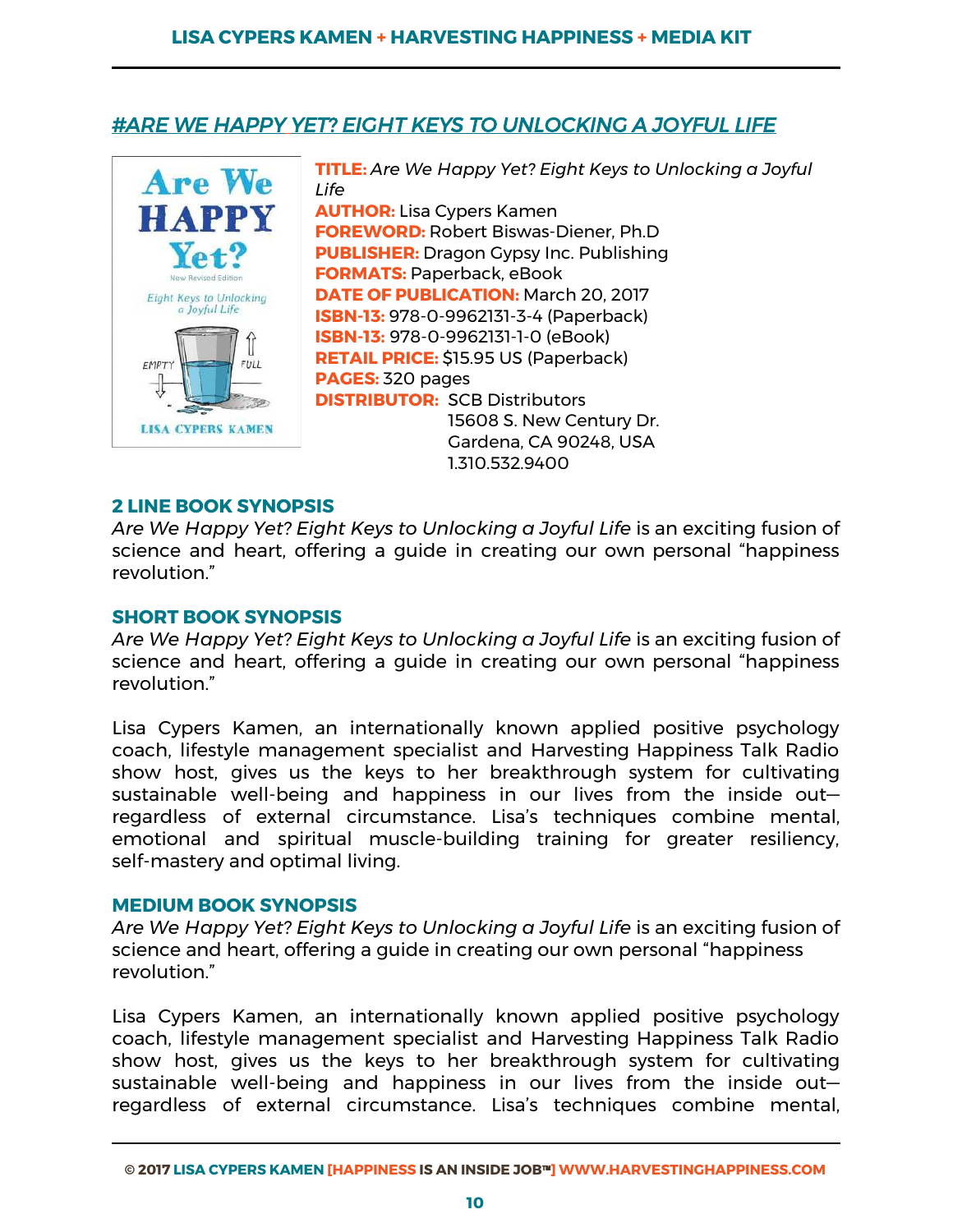emotional and spiritual muscle-building training for greater resiliency, self-mastery and optimal living.

Her inspiring and practical tips, keys, and exercises will boost your "Happiness-Factor" to new levels and show you how to tap into the joy and peace you deserve.

#### **LONG BOOK SYNOPSIS**

Are We Happy Yet? Eight Keys to Unlocking a Joyful Life is an exciting fusion of science and heart, filled with successful tools and techniques for creating your personal "happiness revolution."

Lisa Cypers Kamen, an internationally recognized applied positive psychology coach and expert in life-crisis recovery, reveals her breakthrough system for cultivating sustainable happiness and well-being—regardless of life's drama, trauma, or challenges.

Her inspiring and practical tips, keys, and exercises will boost your "Happiness-Factor" to new levels and show you how to tap into the joy and peace you deserve. You'll learn how to:

- ❏ Accept the past for what it is—a reference point, not a destination
- ❏ Embrace the truth that while life is tough, you can be happy
- ❏ Transform your relationship with yourself from enemy to ally
- ❏ Appreciate why less is often more
- ❏ Focus on what's right with your life, not what's wrong
- ❏ Control the only person you can—yourself
- ❏ Invest in yourself to become more mentally, physically, emotionally, and spiritually fit
- ❏ Use your newly discovered joy to become a more positive and productive influence in the world—and much more

"As a reformed depressed person, I did not wander into my happy place. There was a personal evolution to my happiness revolution," says Lisa of her own journey. A sought-after expert in life-crisis triage, including addiction and trauma recovery, she is acclaimed for her dynamic "H-Factor" process that makes it possible for anyone to elevate their well-being through attention, intention, and action.

Lisa's proven techniques and work as host of the popular Harvesting Happiness Talk Radio show have helped millions of people around the world generate more joy and fulfillment in their lives.

## **WHAT MAKES** *ARE WE HAPPY YET?* **STAND OUT?**

**<sup>©</sup> 2017 LISA CYPERS KAMEN [HAPPINESS IS AN INSIDE JOB**™**] WWW.HARVESTINGHAPPINESS.COM**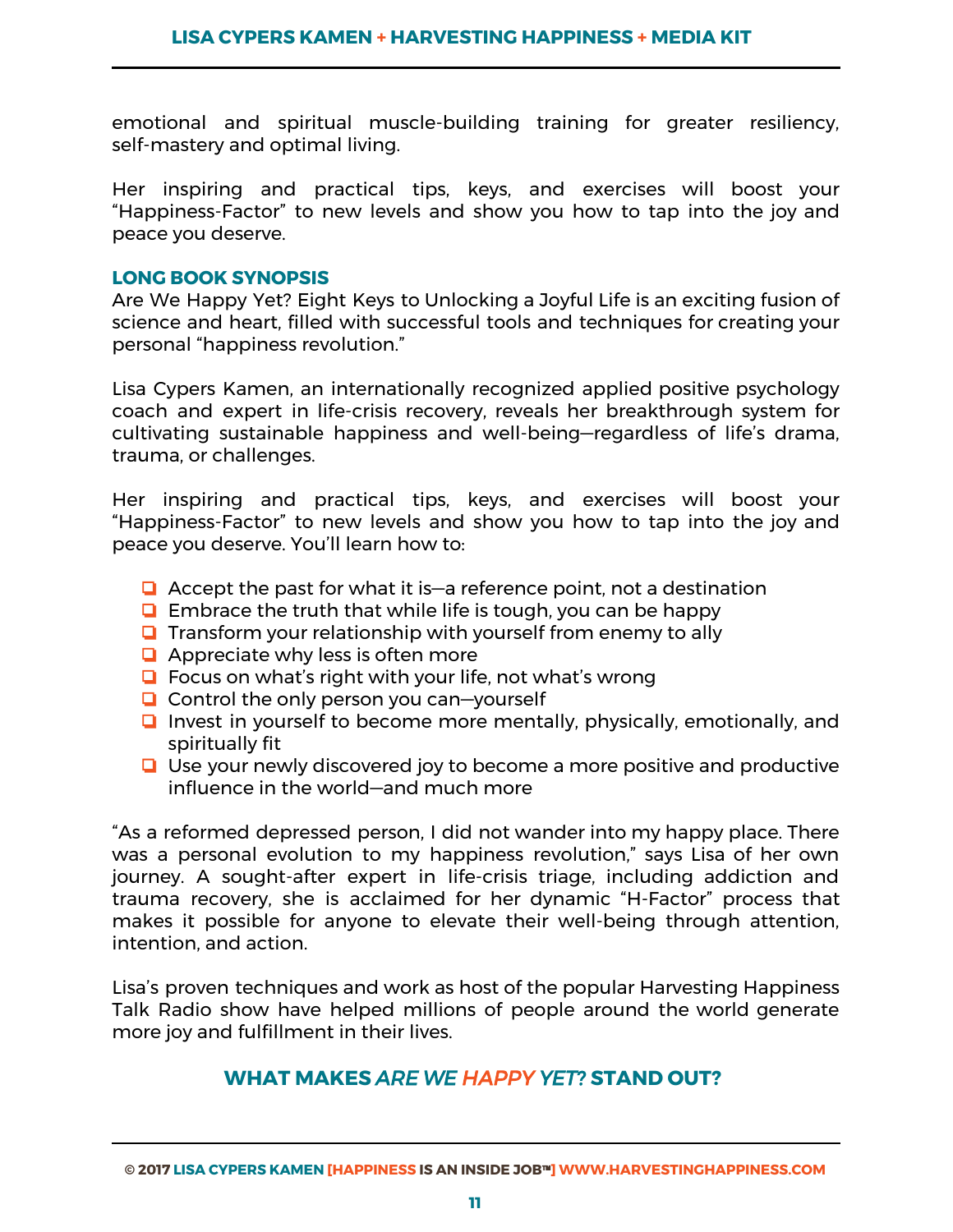Are We Happy Yet? is nestled between medical, academic and self-help communities. Lisa uses evidenced-based modalities rooted in common sense and delivered in a no-nonsense user-friendly language. *AWHY?* is intended for



average citizens across the globe who hope to find personal happiness and create a better life for themselves and for their families.

*AWHY?* is a reputable guidebook filled with information, stories, surveys, worksheets, interventions, and tools that are designed to help the reader increase his or her "H-Factor." Lisa provides insight and real-world solutions to harvest greater personal happiness and well-being through proven practice regardless of the deck of cards life has dealt us.

*AWHY?* is not traditional clinical psychology, academic rhetoric, or self-help drivel. Most psychotherapy focuses on our past and "the why" we are the way we are, while *AWHY?* applies Positive Psychology techniques that reinforce what's right with life, here and now, and illuminates "the how" to get where we want to go. Lisa shows readers how to experience life through a more positive lens, enhancing the way we live, love, work, and play.

#### **Attention + Intention + Action + Practice + Experience + Repeat**

#### **#REVIEWS**

"Lisa Cypers Kamen is a master of positive thinking, and she's on a mission to make the world a happier place—person by person . . . starting with you. The book is neatly organized around eight keys, and readers who feel they want more out of life but aren't sure how to get it are likely to find at least one key to unlock the secrets of happiness that have eluded them." **—Stan Tatkin, PsyD, MFT, author of** *Wired for Love* 

"Lisa Cypers Kamen blends a wellspring of professional experience, research, and tales from her personal school of hard knocks to demonstrate how and why our personal happiness not only really matters but is within our personal power to create. Follow the robust user-friendly eight keys contained within Are We Happy Yet? and you will find yourself happier for having done so."

#### **—Christine Hassler, author of** *Expectation Hangover: Overcoming Disappointment in Work, Love, and Life*

"Lisa speaks about happiness and courageous living while compelling us to listen. She knows how to overcome adversity and has gone beyond boundaries to reach us with compassion, trust, and fearless vision by challenging us to be responsible for creating happiness no matter what life brings. We can accomplish amazing things with greater courage, optimism, and intentional actions. She inspires me and all those she reaches with her wisdom."

**—Agapi Stassinopoulos, author of** *Unbinding the Heart*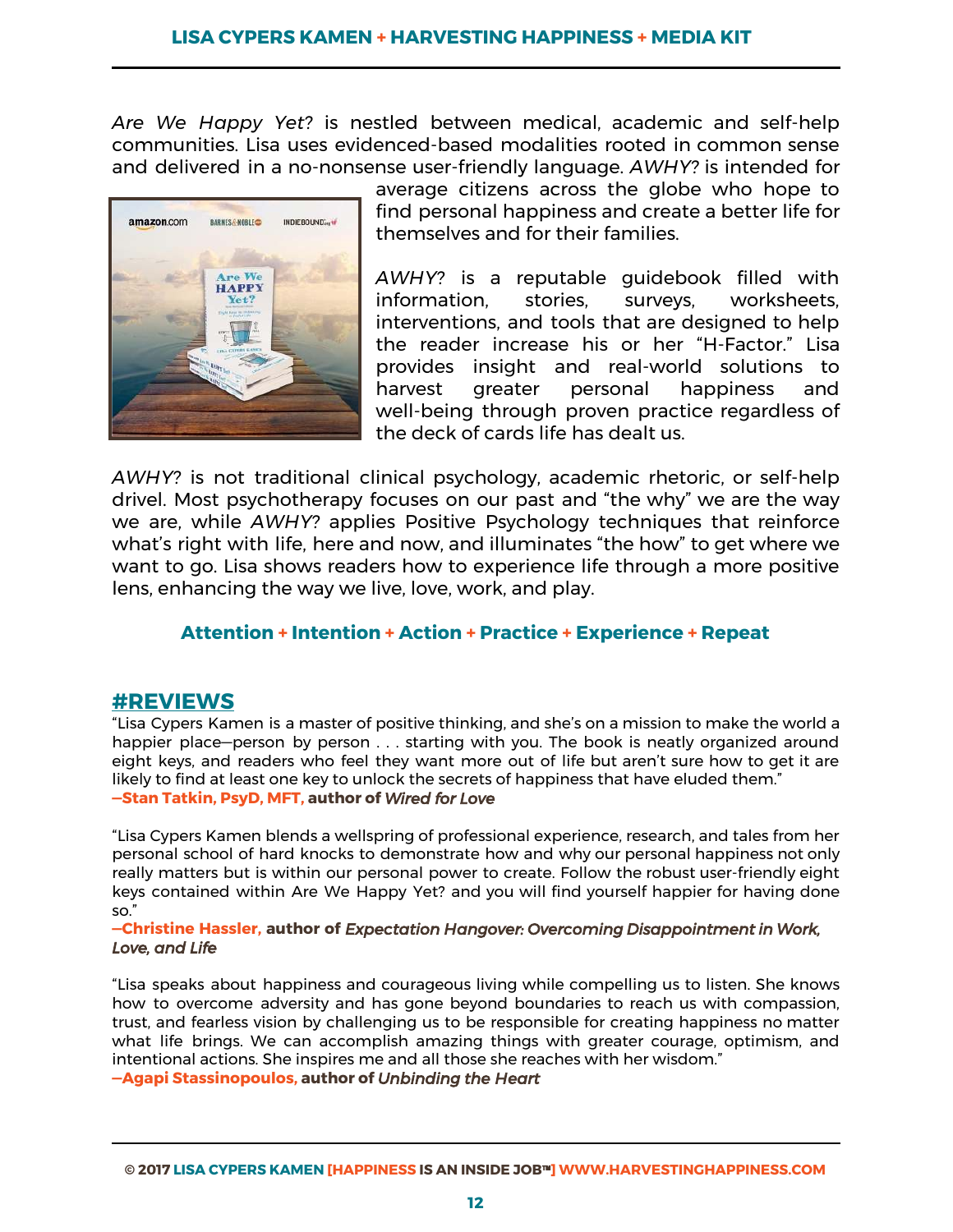"For skeptics and seekers, Lisa Cypers Kamen challenges us to explore where happiness really lives, especially after hardship. Are We Happy Yet? delivers a factual and practical approach with heart and humor to support anyone seeking a more empowered approach to life." **—Michelle Gielan, author of** *Broadcasting Happiness* 

"In all of her endeavors and life study, Lisa poses the ultimate question that many are asking: Are We Happy Yet? Lisa shows you exactly how to transform your daily life into your bliss. This book pleasantly acts as a guide for the human being who doesn't wish to settle for anything less—but to wake up and feel inspired and in joy every single day. I know you'll enjoy this read!" **—Kristine Carlson, coauthor of the** *Don't Sweat the Small Stuff* **series** 

"How to help people help themselves is both an art and a science. Lisa Cypers Kamen has captured both with her cheerful but skilled interactive exercises in a book about happiness—and who wouldn't want to help themselves to achieve it."

**—Jimmie Holland, MD, coauthor of**  *Lighter as We Go: Virtues, Character Strengths, and Aging* 

"In a world that seems to print only bad news, where friendships are virtual, and therefore too often without meaning, Lisa Cypers Kamen is a tonic for the weary soul. Kamen's essential insight is in the tradition of the revered Abraham Lincoln who reminded us that 'most folks can be happy if they just set their mind to be.'"

**—Douglas W. Kmiec, author of** *Lift Up Your Hearts* 

"In her inspiring book, Are We Happy Yet? Eight Keys to Unlocking a Joyful Life, Lisa Cypers Kamen delightfully shares her enthusiasm for the happiness that resides within each of us. She offers the reader an opportunity to remember how to let their light shine and practical keys for doing so!"

**—H. Ronald Hulnick PhD, and Mary R. Hulnick PhD, authors of**  *Loyalty to Your Soul: The Heart of Spiritual Psychology* 

"We spend our lives in pursuit of happiness and Lisa Cypers Kamen helps us go back to its source—ourselves. I highly recommend reading this book if you are looking for tools for leading a happier life."

**—Tiffany Shlain, Emmy-nominated filmmaker and founder of Character Day** 

"Do you want to be happier? If so, be kind to yourself and read this book. It's loaded with practical, no-nonsense tips, and tools that will that will help guide you to a happier version of yourself."

**—Michele Borba, EdD, author of**  *Unselfie: Why Empathetic Kids Succeed in Our All-About-Me World*

# **#PRESS RELEASE**

#### **POSITIVE PSYCHOLOGY EXPERT ON TAKING CONTROL OF YOUR OWN HAPPINESS—TODAY!**

Major depressive disorder is the leading cause of disability in the U.S., affecting around 15 million adults a year, according to the Anxiety and Depression Association of America. Add the current controversial political and social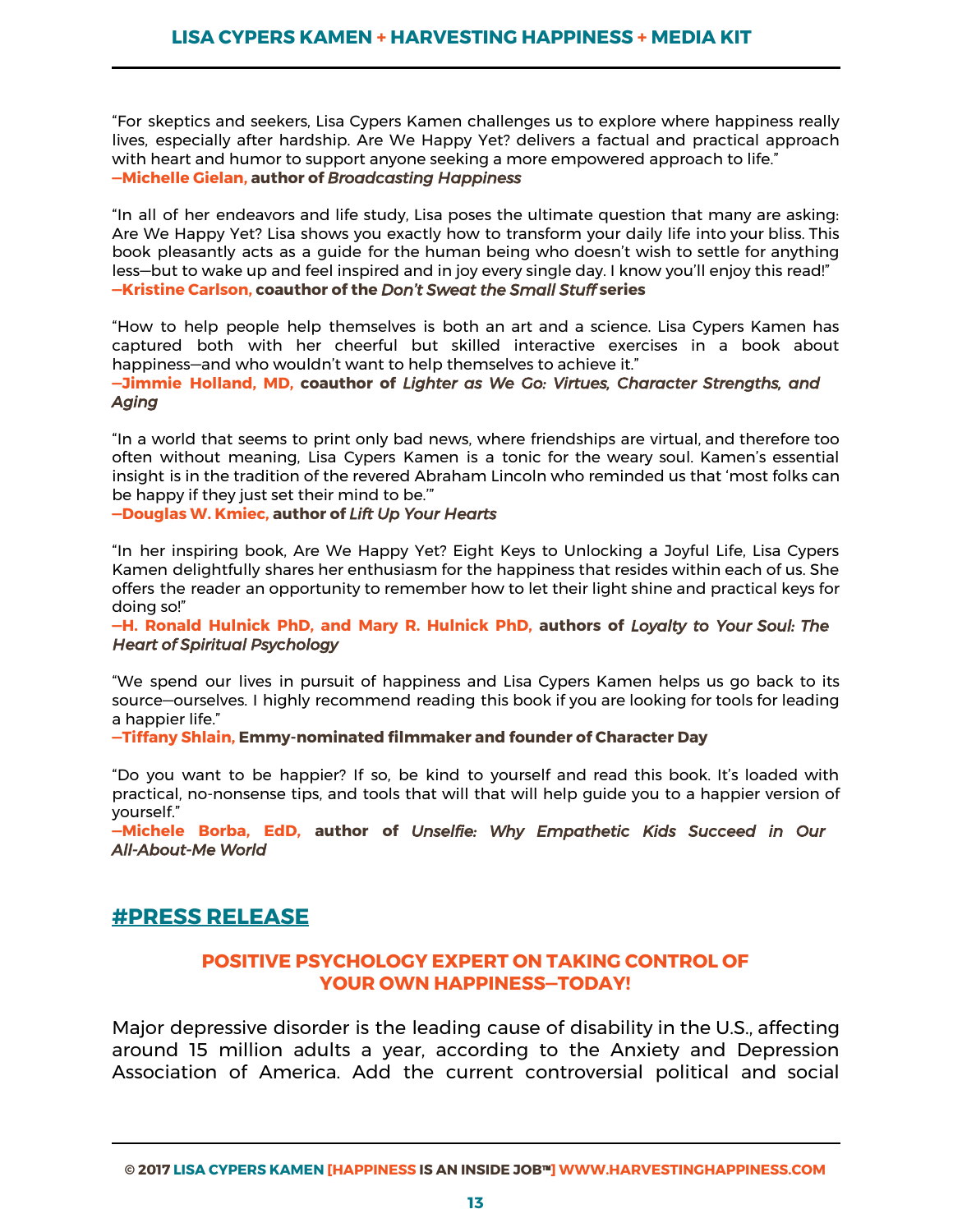climate to general everyday woes, and now, perhaps more than ever, Americans are in need of a lifeline.

Internationally recognized positive psychology coach and talk radio show host Lisa Cypers Kamen understands this, and is ready to help. Not only is she a sought-after expert in life-crisis triage, including addiction and trauma recovery, but she is a self-proclaimed "reformed depressed person." She knows just how tough it can be to get out of the pit, and is determined to help as many people as possible do so.



"I did not wander into my happy place," Cypers Kamen says about her own journey. "There was a personal evolution to achieving greater happiness after tremendous challenges. It took work, but it was a life-altering and liberating experience."

Cypers Kamen is now revealing her breakthrough system for cultivating sustainable happiness and well-being, regardless of life's drama, trauma or

challenges, in her new book *Are We Happy Yet? Eight Keys to Unlocking a Joyful Life –* a fusion of science and heart, filled with proven tools and techniques for creating your very own "happiness revolution."

Through practical tips, tools, and exercises, Cypers Kamen shows readers how to boost their "Happiness-Factor" to new levels and tap into the joy and peace they deserve. Through her wide-ranging decades-long career, she has redefined  $-$  for herself and for many others, worldwide  $-$  the pursuit of happiness, even during life's most challenging times. *Are We Happy Yet?*  draws on that expertise and shows readers how to take the applicable principles of positive psychology, and start using it in their daily lives.

"Positive psychology focuses on what's right with life here, now and tomorrow, rather than ruminating on what's wrong with it or what happened in the past," adds Cypers Kamen. "Are We Happy Yet? helps readers embrace the absolute best parts of life, each and every day."

Cypers Kamen has immediate availability for interview and commentary opportunities around the March 20, 2017 release of *Are We Happy Yet?,*  which is also the United Nation's International Day of Happiness, and can discuss:

- ❏ Recovering from Post Inaugural Stress Syndrome (PISS'd Off): Practical steps to reclaiming your happiness no matter what is happening around you
- ❏ Is happiness a pursuit or practice?
- ❏ Eight keys to unlocking more joy today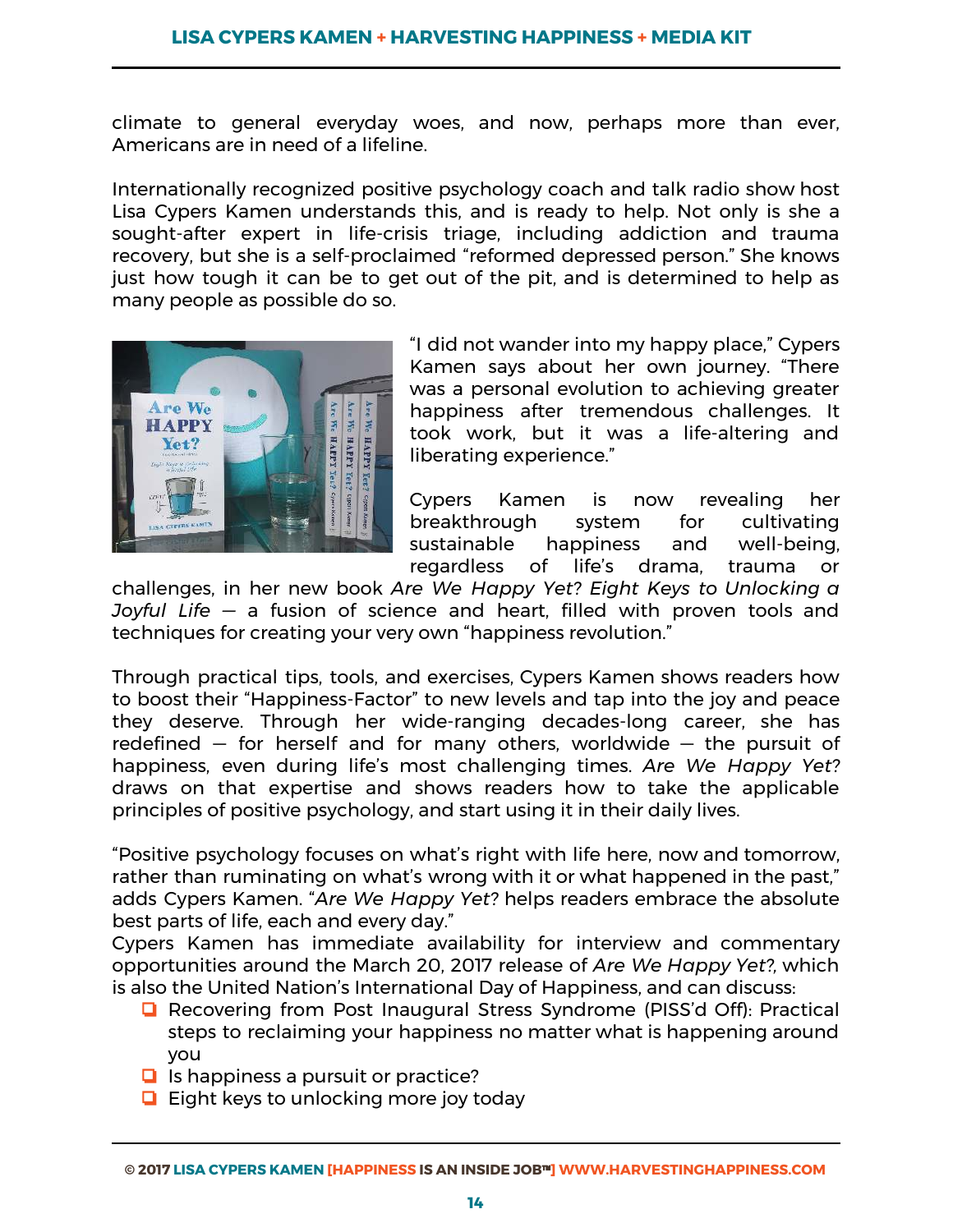- ❏ De-stigmatizing psychological healthcare
- ❏ Are you numbing your feelings? Five positive ways to conquer stress without bingeing on food, drink or digital devices
- ❏ Less is more: Three reasons people who have less "stuff" are happier
- ❏ Reframing and transforming challenges: Why it's never too late to create a happy ending, and how to do it
- ❏ The Fine Whine: Five signs you complain too much, and how to fix it
- ❏ Seasonal Affect Disorder (S.A.D.): Managing the winter blues

# **#TIP SHEET**

#### **EIGHT KEYS TO UNLOCKING MORE JOY TODAY**

Have you thought about what brings you joy lately? It's easy to daydream about adventures and opportunities that are not possible in the moment, but it's what we do in the moment that counts most. It is the foundation for everything we hope to do in the future. Regardless of what you are pursuing, you should wish to pursue it with joy.

Finding out where to start with pursuing joy can be a challenge, but these eight tips to unlock more joy today are the start you need.

- **1. Life is tough, but joy is available to all** by not attaching our expectations to money or material things we open up the possibility of gaining authentic joy from within. The two things most amazing about this type of joy is that no one can take it away from you, and everyone has the ability to find it. Joy is not an exclusive club—it's welcome to all.
- **2. Be your own guru** what makes you feel inspired and excited? It's important to invest the time in understanding your behaviors and mannerisms. There is no other way to learn what you respond to and how certain things impact you. By doing this you are emotionally prepared for those more startling moments and better equipped to use your naturally-driven joy as a defense against the junk that may come your way. Joy creates optimism.
- **3. More is not always better** it's natural to want nice things, but with these "things" comes responsibilities. Big cars and homes come with big bills. All those awesome salt and pepper shaker collections from the places you've visited take up a lot of space and time when you decide to dust them. Additionally, things like clutter and large obligations are often challenging because they don't necessarily give you more joy in the long run. Think before you buy.

**<sup>©</sup> 2017 LISA CYPERS KAMEN [HAPPINESS IS AN INSIDE JOB**™**] WWW.HARVESTINGHAPPINESS.COM**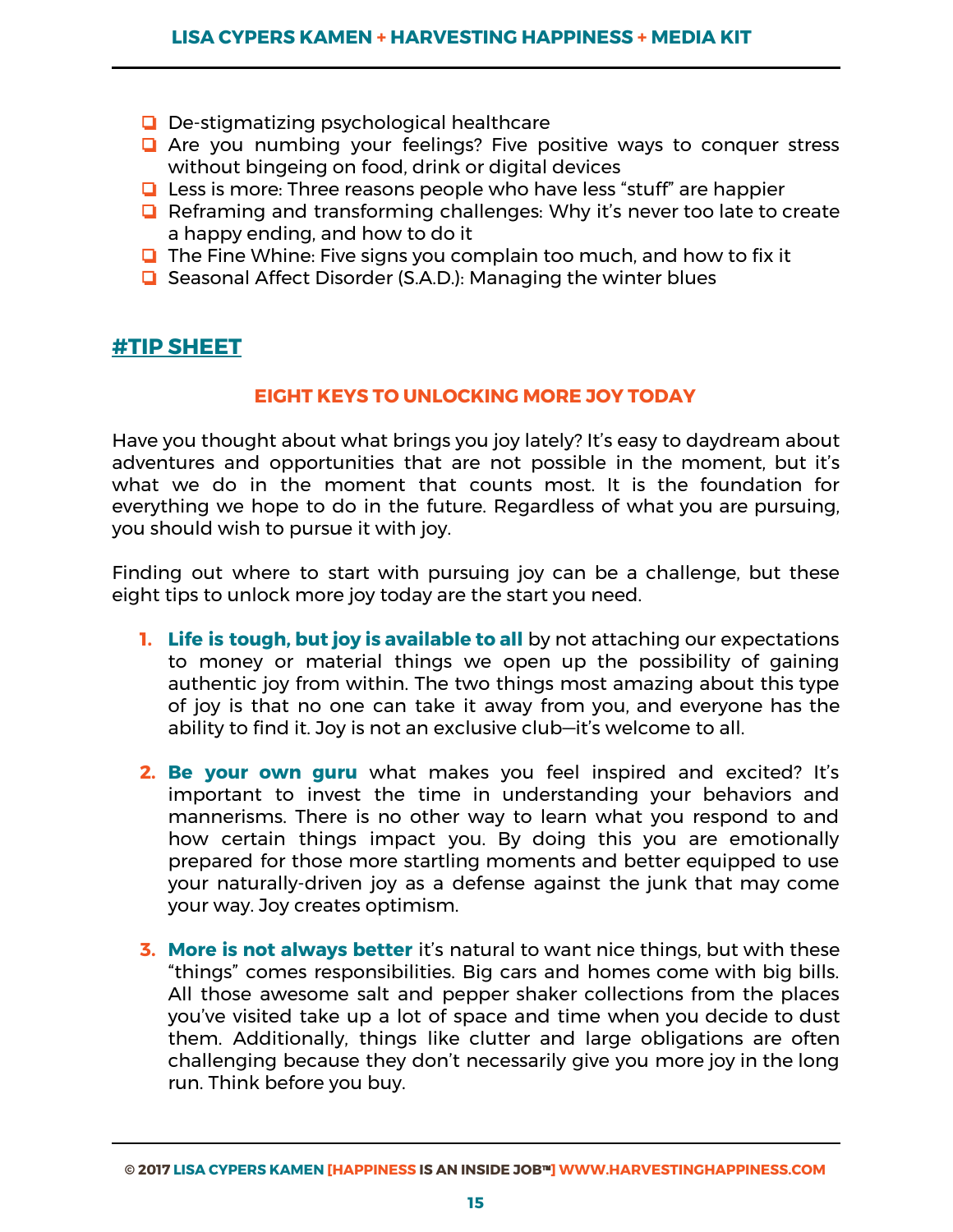- **4. We cannot control life, only ourselves**  it's good to have a plan in place in case something happens, but when you delve into the "what ifs" of life too intensely you are going to grow so distracted that you drop your joy along the way. Why spend time worrying today about tomorrow's unknowns (which are likely exaggerated in your mind)? Worry and joy are like oil and water—they just don't mix.
- **5. Our joy is our personal responsibility** go to a mirror and take a look. You'll find something amazing, and you may have been looking for it for a long time. It's you. You are responsible for finding your joy. It's not a job that can be freelanced out or delegated to anyone else.
- **6. Choose activities and people that foster joy** the world is our playground, regardless of what our physical abilities are. Seek out the activities and people that bring you joy, and cease these moments. You can do this best by engaging in activities and not being the bystander watching the parade go by, or viewing the action through the camera of your smart phone.
- **7. Treat yourself the way you wish to be treated**  if you don't show yourself respect through your thoughts and actions, you are setting a poor example of how you want others to treat you. This is impactful in our personal lives and our careers. You can show confidence and your expectations without being arrogant, and people will be inspired by this.
- **8. Know this: your joy requires internal work**  all of the visual and physical stimulation in the world cannot do as much good for you as ensuring that you are making sure you are internally healthy. Your thoughts, emotions, and love for yourself will impact every experience you have in life. So, if you want your life to be one of inspiration and joy, start by looking inside for the answers.

Changing the way we view ourselves and approach all aspects of our life to find more joy can be a tough challenge. It's good to know that all challenges grow easier with perseverance and time. By remaining resilient in your effort to connect with and maintain joy you'll be able to grow in amazing ways, many of which you likely are yet to consider.

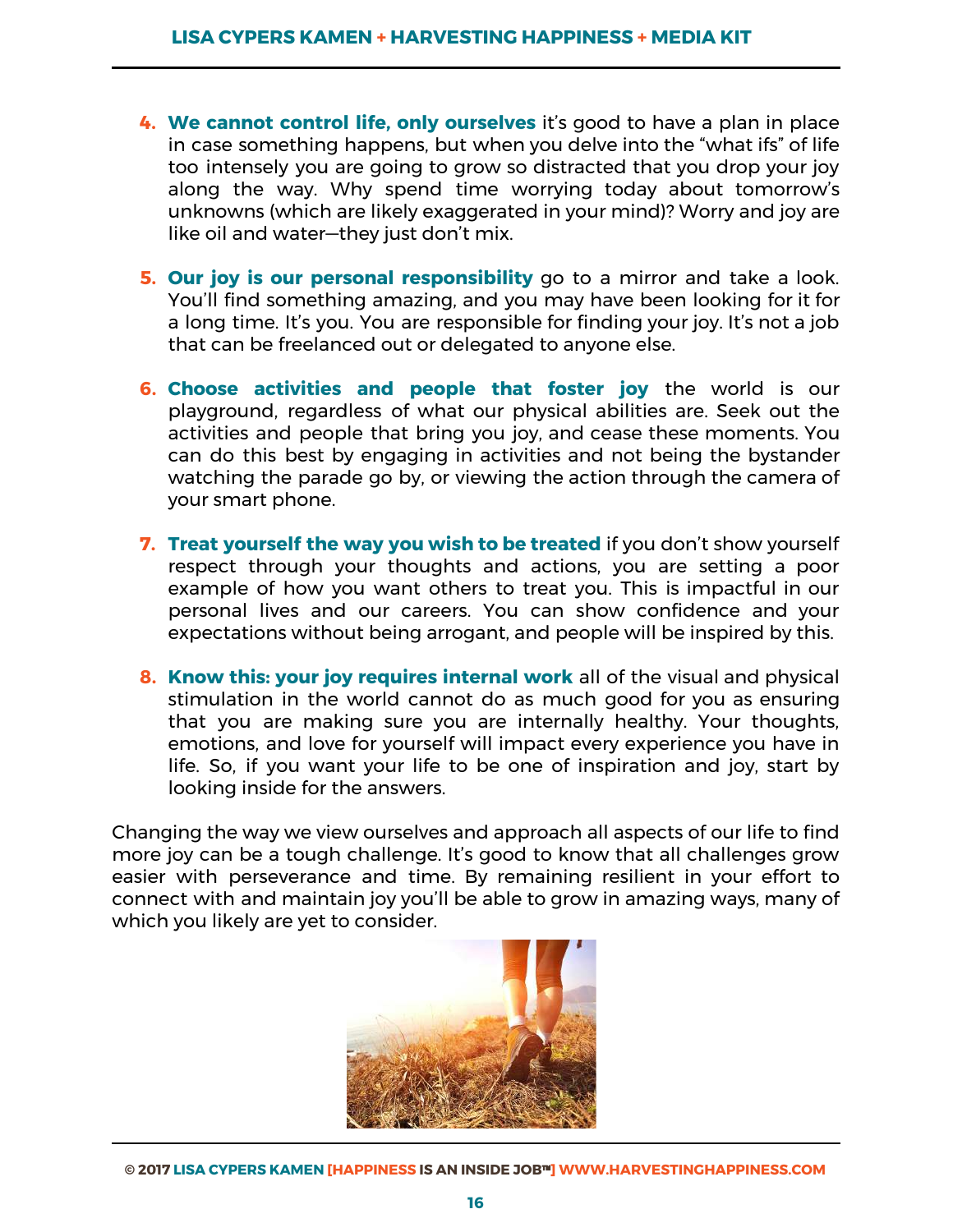

# **#***A RE WE HAPPY YET?* **BOOK EXCERPT**

# **IMPROVING MENTAL MUSCLE TONE**

These happiness exercises are designed to bulk up your emotional fitness and to help you focus on reprogramming your inner-thoughts so that you will feel more happy and positive.

- **1.** Look in the mirror. Try to smile and think sad thoughts at the same time. Can't do it, can you? Exercise your smile muscles a bit each day, increasing the exercise time to 5-10 minutes more every day.
- **2.** Step on a treadmill and crank it up to 4.0 mph. Turn up your iPod and try to walk fast or run on the treadmill and yet think sad thoughts. Can't do it, can you?
- **3.** Blast some happy music in the car and then try to feel sad. Can't do it, can you? (Salsa music is my personal favorite.)
- **4.** While driving in your car, alone preferably, put on one of your favorite CD's and sing along. No one can hear you, so you're safe if you can't carry a tune. Singing out loud makes you feel happier and it is impossible to feel sad. Try it!
- **5.** Join a gym, take your dog on a daily walk, or take dance classes. Make a schedule that you will get some type of enjoyable physical exercise at least 3 to 4 times a week. Stick to that schedule no matter what happens. Studies show that exercise puts people in a better humor, especially those whose spirits were the lowest before they started to work out.
- **6.** Call one friend and make a concerted effort to sound and be upbeat. Make plans to meet that person and do something fun together. Each day call another person, even a new acquaintance. If you are feeling lonely, reach out to someone you may have just met.
- **7.** Join a bicycle club, a hiking club, a church group, a book club, a car club, a board game club, or bridge group—any positive activity that gets you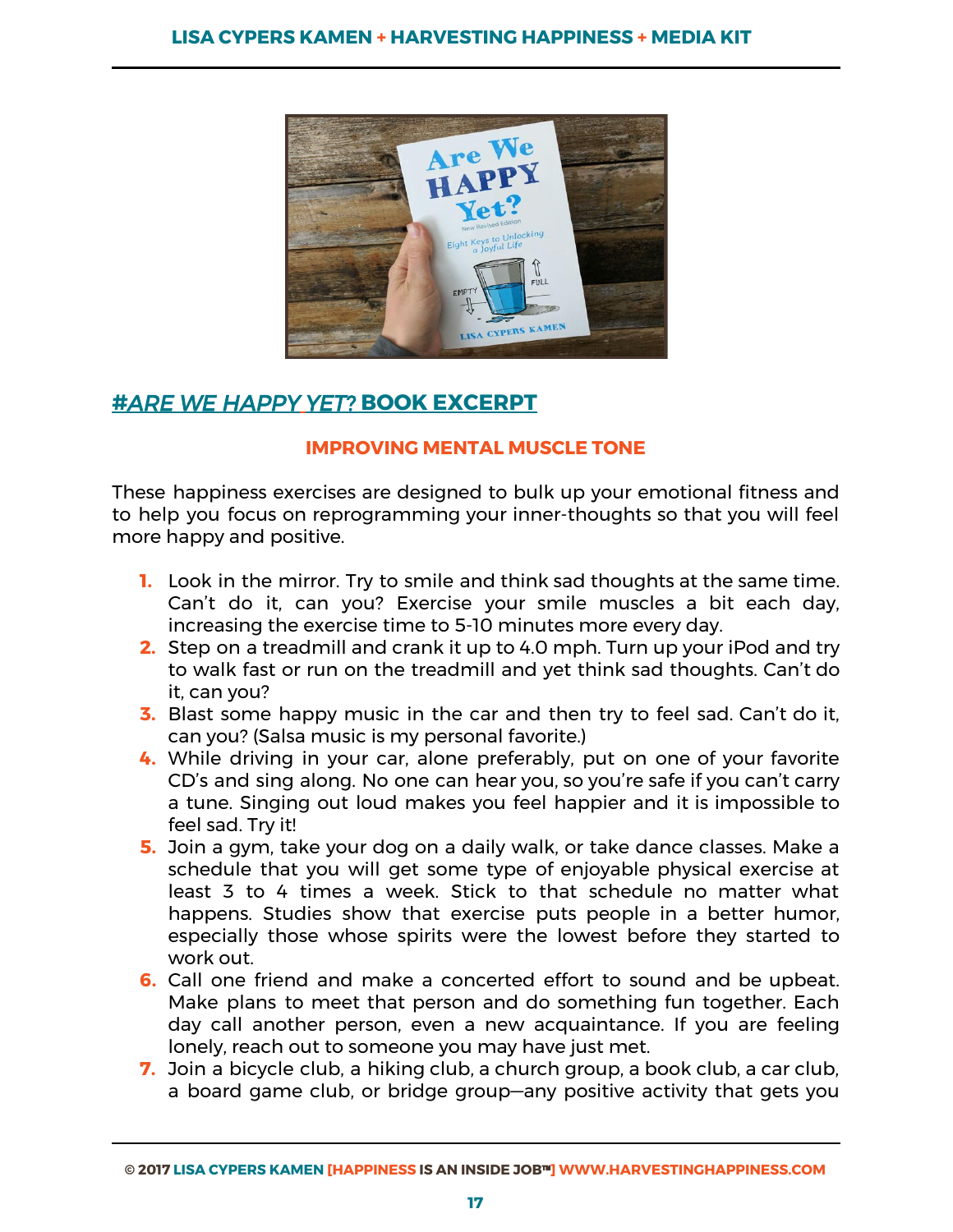out of the house and redirects your attention from thinking about yourself and your problems.

- **8.** Get out of your comfort zone and do something different. Sign up for a cooking class or an exotic vacation.
- **9.** Write down three things that you would love to do but have been too afraid to do. Sign up to go ballooning, river rafting, or parasailing. Join a ski club. Take scuba diving lessons.
- **10.**Participate more in life and get outside of yourself. Become a political or animal rights activist. Train for a "fun run/walk" , a marathon, or some event that stretches your body and mind . Reach out to meet new people and make more diversified friends.
- **11.** When you get in bed every night, before you fall asleep, make sure you identify at least one exciting reason to wake up in the morning.
- **12.** Program your dreams. Decide what you want to dream about before you go to sleep. Or pose a question for your subconscious mind to answer while you slumber. Also set the intention to remember the dream and to receive clarity about an important issue.
- **13.** Always go to sleep believing that when you wake up life will have a wonderful surprise for you. Believe it or not, you'll get that surprise.
- **14.** Write down when something is bothering you. Then write down one or more ways that you can alleviate the problem in a positive way. Put the paper away for 24 hours. After 24 hours, take out the paper and either take the action you wrote on the piece of paper or throw the piece of paper away and decide to let go of what you wrote that was bothering you.
- **15.** Write down each of your problems in one sentence only, each on its own index card. Then arrange the index cards in order of importance. For each problem, write down 3 possible solutions. Start by tackling the first problem. Decide which is the best of the 3 solutions and then do it. When that problem is solved, tear up the index card and throw it away. Go on to the next index card.
- **16.** Write each problem on a separate piece of paper. Once you have solved the problem, put it in a flameproof dish and light it on fire and burn it.

# **"A successful man is one who can lay a firm foundation with the bricks others have thrown at him."**





Lisa Cypers Kamen, MA, is an internationally recognized applied positive psychology coach, author, speaker, documentary filmmaker, and the creator as well as host of the popular Harvesting Happiness Talk Radio show. Lisa's global practice focuses on addiction as well as trauma and life-crisis recovery to help clients balance their minds, bodies, and emotions, create greater overall well-being, and transform Post-Traumatic Stress (PTS) into Post-Traumatic Growth (PTG). She is a

frequent radio, television, and print media expert and guest as well as a TEDx speaker.